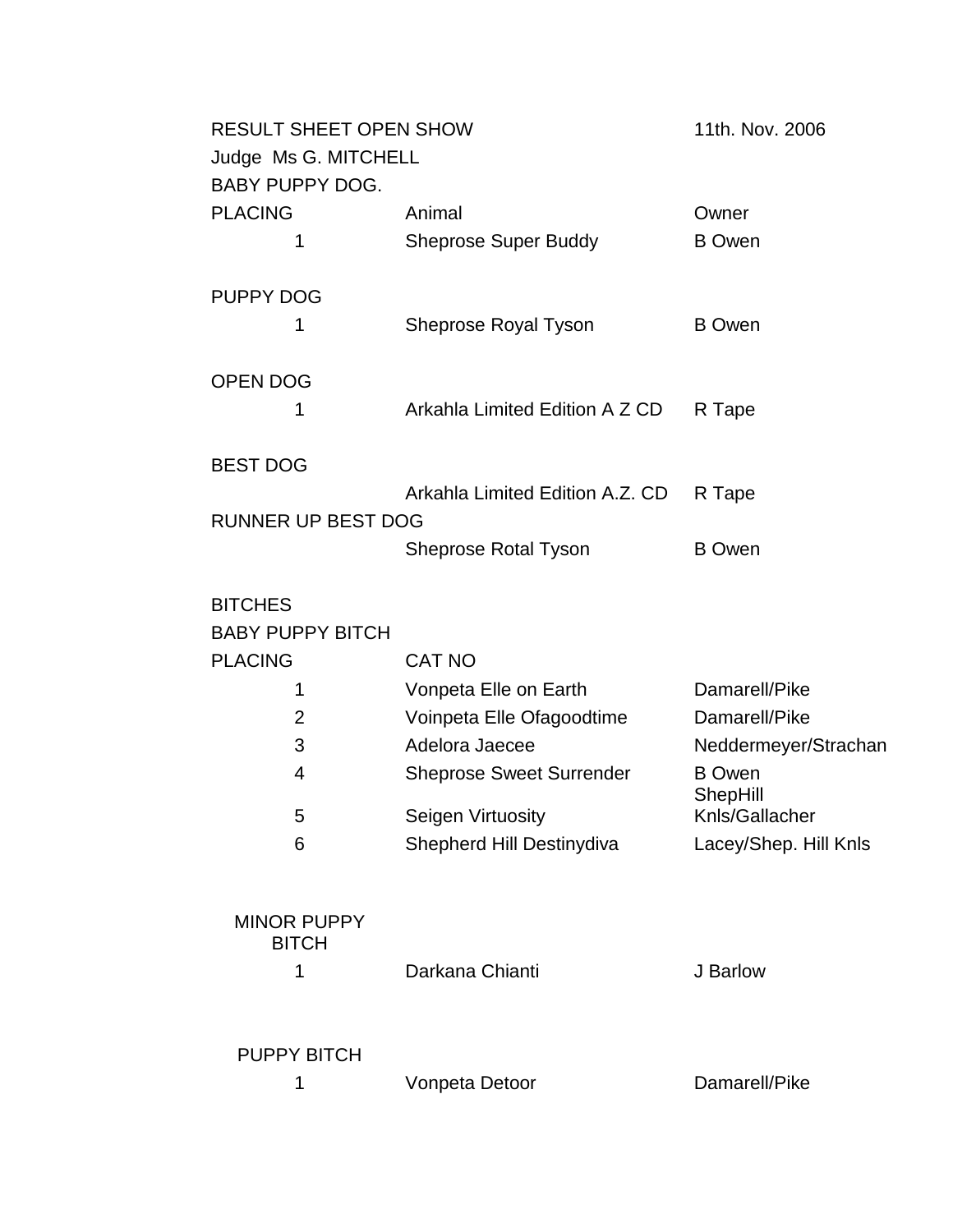|  | <b>Vonpeta Dipstick</b> | Damarell/Pike |
|--|-------------------------|---------------|
|--|-------------------------|---------------|

## JUNIOR BITCH

|               | Vonpeta Champange             | Damarell/Pike   |
|---------------|-------------------------------|-----------------|
| $\mathcal{P}$ | Delaforce Im No Angel         | Delaforce Knls  |
| З             | <b>Shepherd Hill Cassidy</b>  | Shep. Hill Knls |
| 4             | <b>Shepherd Hill Cari</b>     | Shep. Hill Knls |
| 5             | <b>Iccara Quidditch Queen</b> | <b>B</b> Owen   |

# INTERMEDIATE BITCH

| *Vonpeta Avenue Tolder A Z  | Damarell/Pike         |
|-----------------------------|-----------------------|
| *Bruangie Dancing Star A.Z. | Corlett/Mayne/Phillis |

# OPEN BITCH

|   | *Ch. Vonpeta Sheeza Mona A Z Damarell/Pike<br>*Ch Vonpeta Taykall By Storm A |                |
|---|------------------------------------------------------------------------------|----------------|
| 2 |                                                                              | Damarell/Pike  |
| 3 | *Keedara Deby Duz A.Z.                                                       | Mayne/Phillis  |
|   | *Sagenhaft MoneypennyA.Z.                                                    | Delaforce Knls |

### BEST BITCH

|                          | *Ch. Vonpeta Sheeza Mona A.Z. Damarell/Pike |               |
|--------------------------|---------------------------------------------|---------------|
| <b>RUNNER BEST BITCH</b> |                                             |               |
|                          | *Vonpeta Avenue Tolder A Z                  | Damarell/Pike |
| IN SHOW AWARDS           |                                             |               |

### BEST IN SHOW

|                           | *Ch Vonpeta Sheeza Mona AZ  | Damarell/Pike |
|---------------------------|-----------------------------|---------------|
| RUNNER UP BEST IN SHOW    |                             |               |
|                           | *Vonpeta Avenue Tolder A.Z. | Damarell/Pike |
| BEST BABY IN SHOW         |                             |               |
|                           | Vonpeta Elle on Earth       | Damarell/Pike |
| <b>BEST MINOR IN SHOW</b> |                             |               |
|                           | Darkana Chianti             | J Barlow      |
| BEST PUPPY IN SHOW        |                             |               |
|                           | <b>Sheprose Royal Tyson</b> | <b>B</b> Owen |